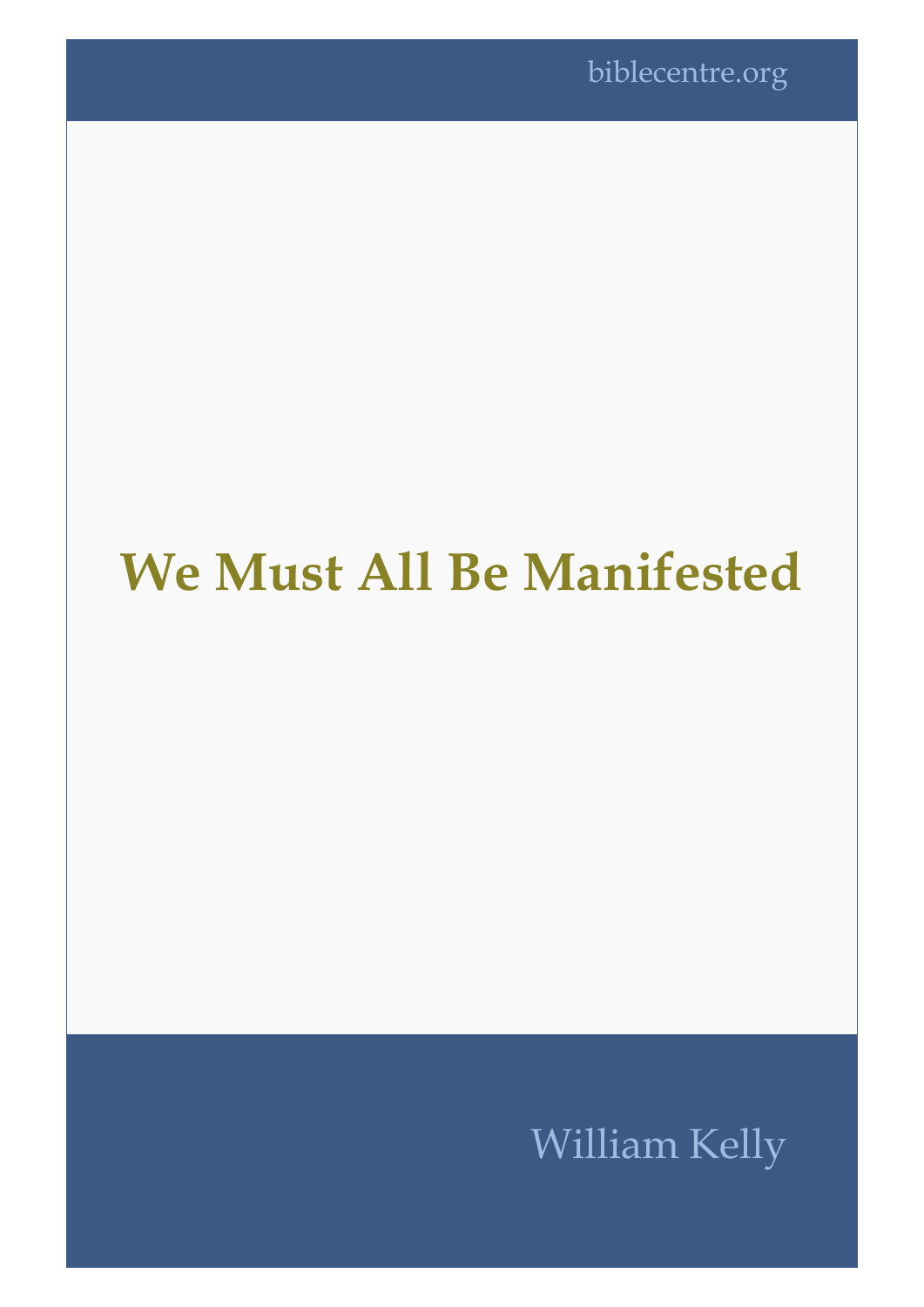## **We Must All Be Manifested**

#### **2 Cor. 5; John 5.**

Judgment is never properly understood in its real depth, as well as its comprehensiveness, unless salvation be also rightly apprehended. A great effort of the enemy, working on the unbelief of man, is to confound these two things.

The object is evident. Man in flesh, i.e., in his natural state, never trusts God, who on His part, it is clear, cannot trust man. The gospel calls upon man to confess that his condition is such that God cannot trust him; it claims in the name of the Lord Jesus, because of God's love displayed in giving Him, and by virtue of the efficacious work He has accomplished, that man should trust God - in a word, that he should repent and believe the gospel, that he should believe on the Lord Jesus Christ and be saved. There is immense force in the words, "be saved." There are many even of God's children who have most imperfect thoughts about salvation. Were we, instead of this expression, to insert the words, "be pardoned," or "reconciled to God," I apprehend that the mass of Christians at the present moment would see but little difference; but salvation includes a great deal more than pardon, precious as it is. Salvation takes in the whole scope and result of Christ's work; and whether you look at salvation in its complete sense and heavenly light, as shown us in Ephesians, or add to the work of Christ His priesthood and coming again in glory, either goes far beyond forgiveness of sins, and both are certain and scriptural. The mass of God's children at present on the earth have not only scant but dim perceptions about it, which is proved by the fact that they are under the impression that those saved must be judged like man in general - that all men, saints or sinners, must equally pass through the judgment, the eternal judgment of God. This prevails even in the minds of pre-millennialists, who suppose the saints before, and sinners after, the millennium. If they asserted that all men, saints or sinners, must alike be made manifest before the judgment-seat of Christ; if they maintained that every one, without exception, must surely give an account of the things done by the body; if they held and taught that God will magnify Himself, not only in the judgment of those that have despised Christ, but in the distinct appraisal of the character and conduct of every saint, just as much as of every sinner, they would assert nothing more than in my judgment the word of God most clearly propounds. To me, I confess, it seems an evidence, not of strength but of weakness of faith, where real Christians shrink from the truth of being manifested before the judgment-seat of Christ, and vote it a strange doctrine and virtually a raising of questions as to personal acceptance again. But not so; Scripture is most explicit as to present and eternal acceptance, and as to our future manifestation before the Lord Jesus. Let none, then, imagine that the doctrine I trust now to prove, surely and plainly, from God's words, weakens the manifestation of every soul, at some time and for one object or another, before our Lord.

In 2 Cor. 5 we have a weighty, full and unambiguous statement of God's mind upon this matter. Here the apostle, when bringing out the rich blessing of the Christian in the power of the life of Christ communicated to the soul, shows that this life is such in its own character that Christ, the source of it, has only to come, and at once every vestige of mortality in the believer is swallowed up of life. Hence there is the strongest expression possible of assurance; but in this the apostle puts himself on common ground with all other saints, and acknowledges, as a matter of common Christian knowledge, that "if the earthly house of this tabernacle were dissolved, we have a building of God, a house not made with hands, eternal in the heavens." At the same time he shows that what the believer earnestly desires is not to be "unclothed," that is, to pass through the article of death, as if death were a necessary step in the way of the saint to glory. It is not so at all. "Earnestly desiring to be clothed upon" is the word, the very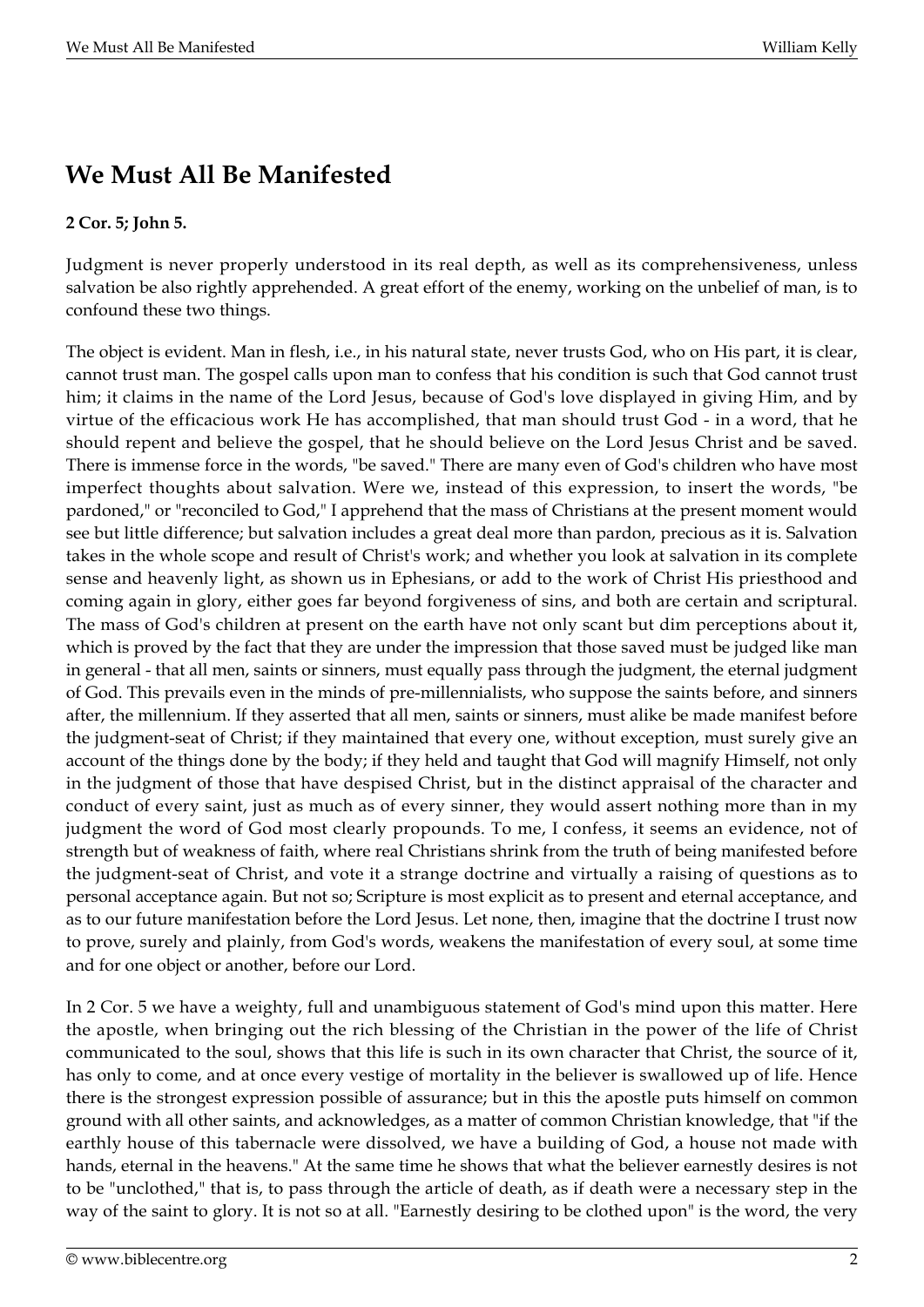reverse of being unclothed. When the saint dies, he quits the bodily tenement, he is unclothed, he departs to join Christ. Instead of waiting in the body till Christ comes for him, he goes to be with Him. In this case there is no such thing as mortality being "swallowed up of life." He is "absent," as it is said, "from the body, present with the Lord." But let the Lord come, and instantly there answers to His call and presence the life that He gave to all the Christians upon the earth, and not only to those then found alive, but to such as are dead - to those that slept in Christ. "The dead in Christ shall rise first;" but, more than that, in the case of the living, "mortality is swallowed up of life." These not only do not necessarily die, but death can have no possible dominion over them. Even now and till then mortality is in them; but for such saints as live till Christ comes, there is no death at all. A tendency to death, of course, there is now in the natural body of the believer, like anyone else; but in him, until the actual act of death if he die, it is only mortality. Christ comes, and at once every trace of mortality is swallowed up of life. This, then, so far above natural thoughts, was what the apostle speaks of all earnestly desiring then. "For we that are in this tabernacle do groan, being burdened; not for that we would be unclothed, but clothed upon, that mortality might be swallowed up of life."

Lower down he insists that "we must all appear before the judgment-seat of Christ." And here I would point out that there is a slight difference in the form but important enough in the sense, which shows that "we all," in the tenth verse of 2 Cor. 5 differs essentially from "we all" in the eighteenth verse of 2 Cor. 3. In the third chapter, "We all (hJmei'" de; pavnte"), with open face beholding, as in a glass, the glory of the Lord," means all Christians, and Christians exclusively. But in the fifth chapter there is a specific difference (tou;" ga;r pavnta" hJma'") which has not been noticed, as far as I am aware, proving that a larger thought is in the mind of the Holy Ghost, and that while Christians, of course, are included, the expression embraces more than Christians, in fact, all men without exception. It seems to me there need be no hesitation whatever in affirming this; it is, at any rate, my conviction. It is well known that some have restricted 2 Cor. 5: 10 to Christians; but they have overlooked, in my judgment, the comprehensive character of the passage that follows, which they are obliged to pare down and even alter unwarrantably, even then presenting a lame and impotent conclusion, and failing to give value to the distinct phrase alluded to, which appears to me expressly calculated, and, indeed, framed to intimate a different truth. For it is not the way of the Spirit of God to vary the language after this manner, unless He have some different sense to convey by it. In 2 Cor. 5 the Greek article, thus inserted, gives all possible breadth - "the *whole* of us;" whereas in 2 Cor. 3 it is simply "we all." What confirms this is, as was said, the effect produced and stated immediately after in verse 11, which shows that the apostle had more in his mind than believers and their portion. "We must all be manifested before the judgment-seat of Christ, that every one may receive the things done in [by] his body, according to that he hath done, whether it be good or bad."

Now, this is clearly applicable either to a believer or an unbeliever. An unbeliever has nothing but what is bad; and when God enters into judgment with him, all will be made manifest, whatever may have been his own thoughts, or those of others, in this world: he is judged and cast into the lake of fire. There had been no love for the will of God, but hatred to it: there had been no faith in God's testimony to his soul, but wilful rejection of it, there had been no clinging to mercy in the person of Christ, but on the contrary all was scorned, or at least done without. Judgment takes its course. There had been nothing but unmingled evil, as will be proved before the judgment-seat of Christ, whose name and precious blood had been despised. In the believer the crop has a mingled character: there is good and there is bad. The Lord will fully own and reward whatever has been the fruit of the Holy Ghost working in the believer's soul and in his ways; but as to the bad, it will be his own deep and thankful satisfaction, while himself owning it all fully, not merely to know it blotted out as a matter of guilt against his soul, but to find himself brought into perfect communion with the Lord about it; he will thoroughly see and judge according to God respecting it all. If there were a single thing offensive to God that self-love or haste or will had blinded him to in this life, he will then know it even as he is known. So far from causing a single waver in his affections, so far from raising any doubt or question of God's perfect grace to his soul, it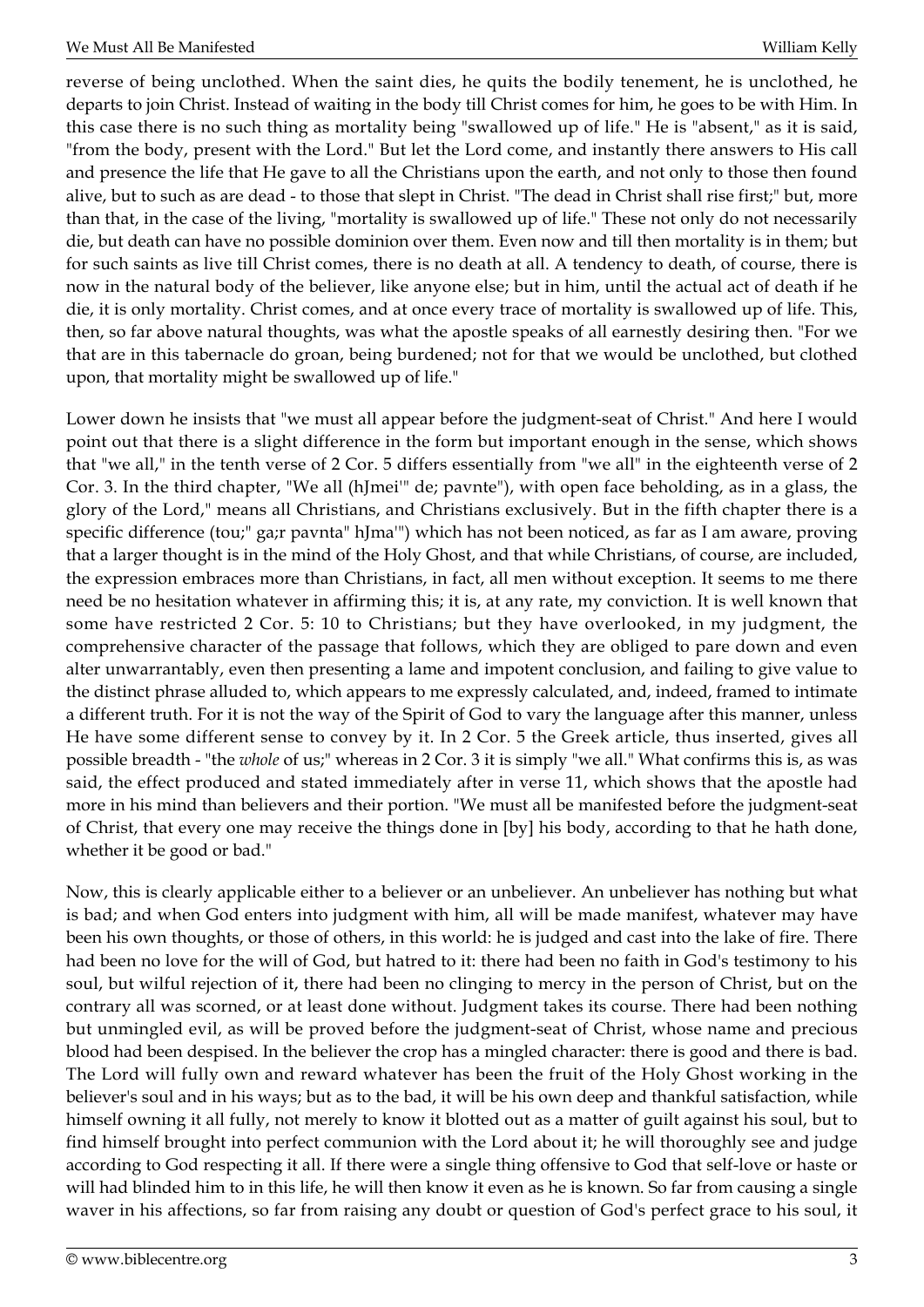would be positive loss if the believer were not thus brought into oneness with God's mind and judgment about all that he has here done. Even in this life we know something analogous. Who that has passed any time in the Lord's paths has not experienced what it is to be laid aside for a season - to have the Lord speaking to him and calling up before his soul that which he had too lightly thought of, or wholly passed by? Much, it may be, in the very energy of his service had been easily forgotten, when carried along with delight in the work of God, though I am supposing there was also what is sweet and of God in the midst of all. But still, surely there is not a little of nature, not a little of unjudged and unsuspected nature, in the ways and testimony of those that love the Lord.

Now, would it be for the Lord's glory if these mistakes, and even wrongs, were noticed by Him at no time? Even in this life He does often send circumstances of sorrow, want, sickness, disappointment, it may be a prison, shutting out from the activity of work, to raise needed questions for the soul's health not as to God's saving grace nor as to the believer's standing. To doubt either is inexcusable: no trial will ever rightly lead to it. Nothing questions God's grace or faithfulness but flesh, and flesh acted upon by Satan. The truth is, there is not in all God's word a single ground, or even excuse, given to a believer for doubting divine grace or his own blessing in Christ. But assuredly one is convicted of feebly holding God's grace, if one regards this perfect manifestation before Christ's judgment-seat as the smallest contradiction, or even the least possible difficulty. In the end it is a part of God's necessary ways with His children; its principle is true of them even now: for we are expressly told by the apostle Peter that the Father judges now. Is this opposed to His love? Surely not! Neither will it be so then. Perfect love will have brought us into that place; for in what condition shall we stand there? Before we are manifested at the judgment-seat of Christ, He will have come for us, and presented us in His Father's house in pure, simple, absolute grace. We shall appear there already glorified: our bodies being like that of Christ, we shall be incapable of that natural shame which might be a pain to us here in this life. We shall then feel entirely with Christ, and consequently be thoroughly above that which will be disclosed there. All will justify His ways, though it be humbling to us; but we shall only rejoice in, only exalt, Him. And I see no ground at all to doubt that not merely what we have been as believers, but the whole life from first to last, will be brought out. And what will be the effect of it? An infinitely deep appreciation of the grace of God; profound delight in all His ways and ends, and above all in Himself; and an equally deep sense of what the creature, and we ourselves, have been, in every form or degree in which self wrought here below. God forbid that any one should count such a manifestation a loss, grief or danger to be dreaded. Even here the measure of it we know is gain: what will it be then and there?

Further, it appears to me that this is the reason why the Spirit of God uses the remarkable language found here; for there is nothing expressed about being judged in the passage. It would not be true, as may be proved by other Scriptures, to say, "we must all be judged before the judgment-seat of Christ." None but the unjust, the unbeliever, will ever come into judgment; but every soul, good or bad, believer or unbeliever, must be equally and perfectly manifested before His judgment-seat. And what makes this still more evident is not only the choice of the language, "we must all appear," or "be manifested;" and then again that which follows - "knowing therefore the terror of the Lord" (which there is no ground whatever to weaken) - "knowing therefore the terror of the Lord we persuade men." This is the strongest possible proof of the large scope of the preceding verse 10, because we are here shown the effect of that future final manifestation upon the spirit as regards not ourselves but others. Thus, properly understood, this portion of Scripture supposes the fullest rest in the grace of God, even when we contemplate solemnly the judgment-seat of Christ. There is no question of perturbation about our own souls; but it fills us with anxiety about "men" as such. Why about men rather than about saints? Evidently and only because the judgment-seat of Christ will not in the smallest degree jeopard the safety of a single saint. The language is therefore changed, and instead of adopting the word "we," or continuing the former phrase "us all," or anything that would either present the believer alone, or the believer with the unbeliever to a certain extent, we have the word changed - "Knowing therefore the terror of the Lord, we persuade men." That is, we go forth animated with the deep feeling of what that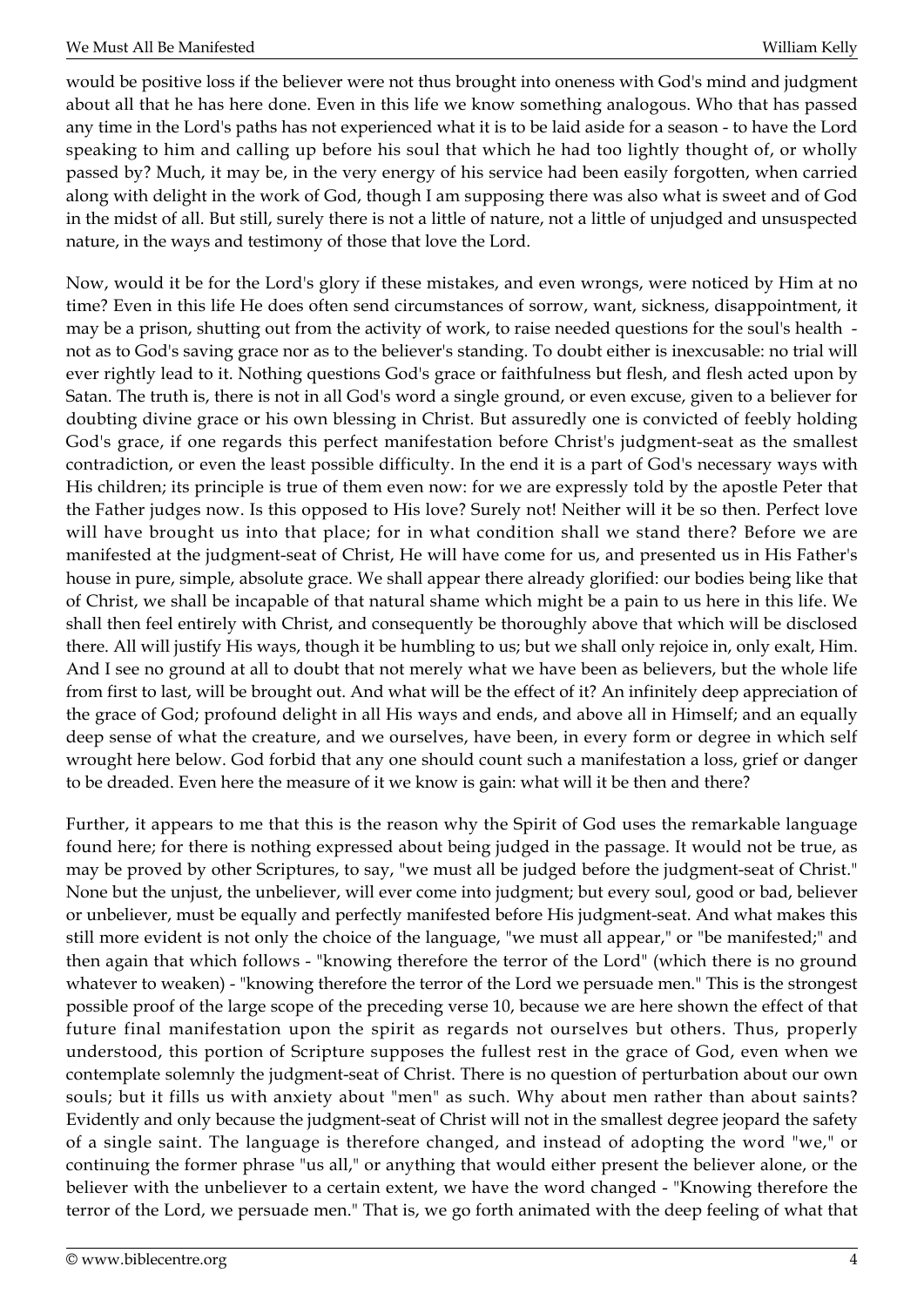judgment-seat must be to the unbeliever. We know that it is a solemn, though a most blessed, thought to a believer. We know nothing but the mighty grace of God in Christ could have made it to be a happy prospect for us. But the deeper and more solid the conviction, that only His grace gives us stable peace in presence of the judgment-seat, the more in proportion do we feel what that judgment-seat will be to those who have not Christ.

Hence, then, the apostle proceeds to speak of it as the common feeling of himself and other Christians, from the awful import of the judgment-seat to the unbeliever, to "persuade men," as he calls it; i.e. to seek to bring them to the knowledge of Christ. "But we are made manifest to God," he carefully adds here. In other words, even now the spirit of the judgment-seat is true of the believer; not that he will not appear there by and by, but that now also we are made manifest unto God. This is most true, and important too. "We are made manifest unto God, and, I trust, also are made manifest in your consciences." He could speak in an absolute manner of being made manifest to God; he could speak but in a hopeful way of being manifested to the consciences of believers, because there might be disturbing influences in their case. After all, this could only be a comparative thing, while to God, I repeat, they were already made manifest absolutely. Thus the passage contains the most weighty truth, fully asserting the present manifestation of the believer to God, while it also insists on what is future and perfect before the judgment-seat of Christ for the believer by and by, and intimates the effect of grace on his heart to seek unbelievers, knowing, as we do, the terror of the Lord for them by and by; for we shall all be made manifest there; not only the unbeliever, but the believer. He presumes in the strongest manner the peace of the believer, even in contemplating the judgment-seat. On him the effect of this disclosure is to awaken not a single alarm as to himself or his brethren. What a witness of a full, and a present, and eternal salvation! All his soul's energies are thrown out in behalf of men who are living for the present and for the earth, little thinking that they must stand before Christ's judgment-seat, ignorant of its real character, and heedless of its issues.

This will be sufficient, I trust, to convince any Christian open to conviction, that, far from denying, I think we cannot too strongly insist on, the extent as well as the certainty of the manifestation of every man, believer or not, before the judgment-seat of Christ. But then, observe well, it is their *manifestation*. The moment we come to speak of *judgment,* the Lord has decided for the Christian already. In John 5 will be found clear, unmistakeable evidence, which proves the separation, even in this world, between believer and unbeliever, through the Lord Jesus. This real present separation is simply by faith, but it is not the less according to the eternal truth of God. I do not speak, of course, of external circumstances. The Lord introduces it thus in verse 21 "For as the Father raiseth up the dead and quickeneth, even so the Son quickeneth whom He will: for the Father judgeth no man, but hath committed all judgment unto the Son; that all men should honour the Son even as they honour the Father. He that honoureth not the Son honoureth not the Father that sent him." Hence, it is evident that as two glories meet in Christ, so two actions are attributed to Him. One of them is in communion with the Father; the other is confined to Himself alone. In communion with the Father, He quickens or gives life. The reason is manifest. The communication of life flows from His deity. None but a divine person can quicken the dead. The Father raises the dead: so the Son quickens not only those whom the Father will, but whom *He will.* He is sovereign, therefore, as being the Son, equal with God. Whatever may be the language of His lowliness as man, He never abrogated, though He might hold for a season in abeyance, His full rights. as a divine person, one with the Father. But then the Father does not judge. How is this? The Son judges, and He alone. No doubt it is the judgment of God, but it is His judgment administered by the Son. The Father has committed all judgment unto the Son. Wherefore this difference as set forth in so marked a change of language? Why, in the one case, the *quickening whom He will,* and in the other, the *judging* by that authority that is given Him of the Father? Because the Lord Jesus here lets us know that His judgment is in the closest connection with His assumption of human nature.

The moral ground is evident. Why do men, despise the Son, who ostensibly pay homage to God the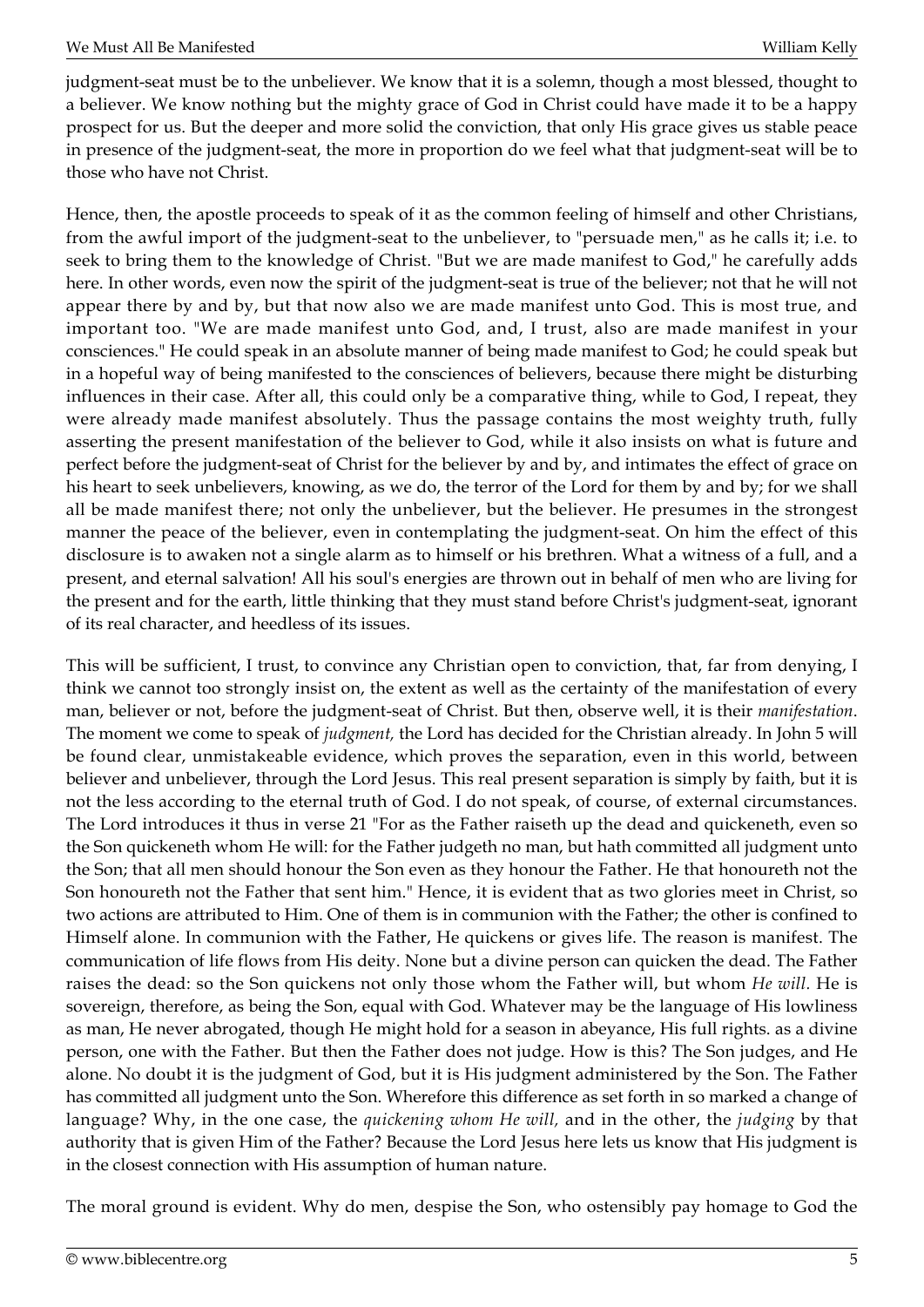Father? They take advantage of the humiliation of the Son, because *He* was pleased to empty Himself, to take the form of a servant, to, be made of a woman, to become man. Wretched man, led of Satan, dared to spit in the face of the Lord of glory, and to crucify Him between robbers. His matchless and all-lowly love gave the opportunity to man, who was too madly base to lose it. The unbelieving way of every soul demonstrates the same sad truth. It is the history of the race from the beginning, and will be so to the end. God notices and will avenge it, when He makes inquisition for blood. But, besides, He commits all judgment to the Son. In that very nature in which He was set at nought He will judge. He will judge not merely as God, though He is God, but as Man, once thoroughly despised and rejected, because, though the Son, He deigned to partake of flesh and blood, and thus become Son of man. Man will be judged by the Man he hated unto death. Man will stand and tremble before the exalted Man, the Lord Jesus Christ. And so it is treated here: "The Father judgeth no man, but hath committed all judgment unto the Son; that all [men] may honour the Son even as they honour the Father. He that honoureth not the Son, honoureth not the Father that sent him. Verily, verily, I say unto you, He that heareth my word and believeth him that sent me hath everlasting life, and cometh not into judgment but is passed from death into life" (vers. 22-24).

The believer, of course, does not require judgment to compel him to honour the Son. There is nothing, first of all, that so honours the Son as faith; therefore, in hearing Christ's word and believing Him who sent Christ, the believer does honour the Son in that sort which is so sweet to Himself, and most acceptable to the Father, who refuses all homage at His expense. He bows to Him as Saviour; he owns his sins, seriously and truthfully; he receives life and propitiation in Him and through Him. He confesses Him as Lord; acknowledges Him to be his Lord and his God. He does not need, therefore, the judicial pressure of Christ to make him unite the Son with the Father in coequal divine honour. Well he knows that none but a divine person, one with the Father, could give him that life which he has received in the Son of God. "He that heareth my word," as He says, "and believeth him that sent me, hath everlasting life." Even now to the believer the Son of God gives life, and the highest form of it - eternal life. How can he then but bow down and bless the Lord Jesus? The consequence is that he needs nothing to enforce it, as the unbeliever does, who rejects Him, does without His cross, denies therefore His word and His work, and therefore has to be forced to honour Him in some other way, if he with all men must honour the Son, even as they honour the Father.

It is said here further for his comfort, not only that he "*hath* eternal life," but that "he shall not come into judgment." It in well known, and must be insisted on, that this word krivsi" means judgment, and not "condemnation." There is no Greek scholar who does not know that there is another word (katavkrima) whose function it is to express "condemnation." Remarkably enough, it stands correctly represented in the common Popish version, though we all know the Roman Catholic version is too often inaccurate, and otherwise faulty, because it follows the common text of the Vulgate, even in its blunders not a few; yet for all that, the Vulgate being right as to this particular passage, the Romish version is therefore much nearer the truth of God in this chapter than the Authorised version of our Protestant Bible, though now given correctly by the Revisers of 1881. The Roman Catholic version, faithful to the Latin, which is here faithful to the Greek, allows and maintains throughout the whole context that there are two dealings in opposition one to the other, life-giving and judging. This contrast is kept up in every case. The Son has life because He is God; the Son judges because He is man. Being the only person in the Godhead who became man, but still in no way forfeiting His rights as God, He is ordained of God the judge of quick and dead. His resurrection proved what God thought of Him and means to do by Him, and what is the character, position, and doom of the world which put Him to death. The Son - the Son of man - will judge man. On the other hand, the believer owns Him, not only as the Son of men, but as God, on, and according to, His word; he consequently receives life eternal through honouring the divine glory of the Lord Jesus Christ. The unbeliever, stumbling more particularly over His deity, refuses Himself, rejects, as we know, His work in atonement, or manifests a guilty indifference about it, even if he do not openly deny it - has no real sense of his sins, and consequently no fear of God, nor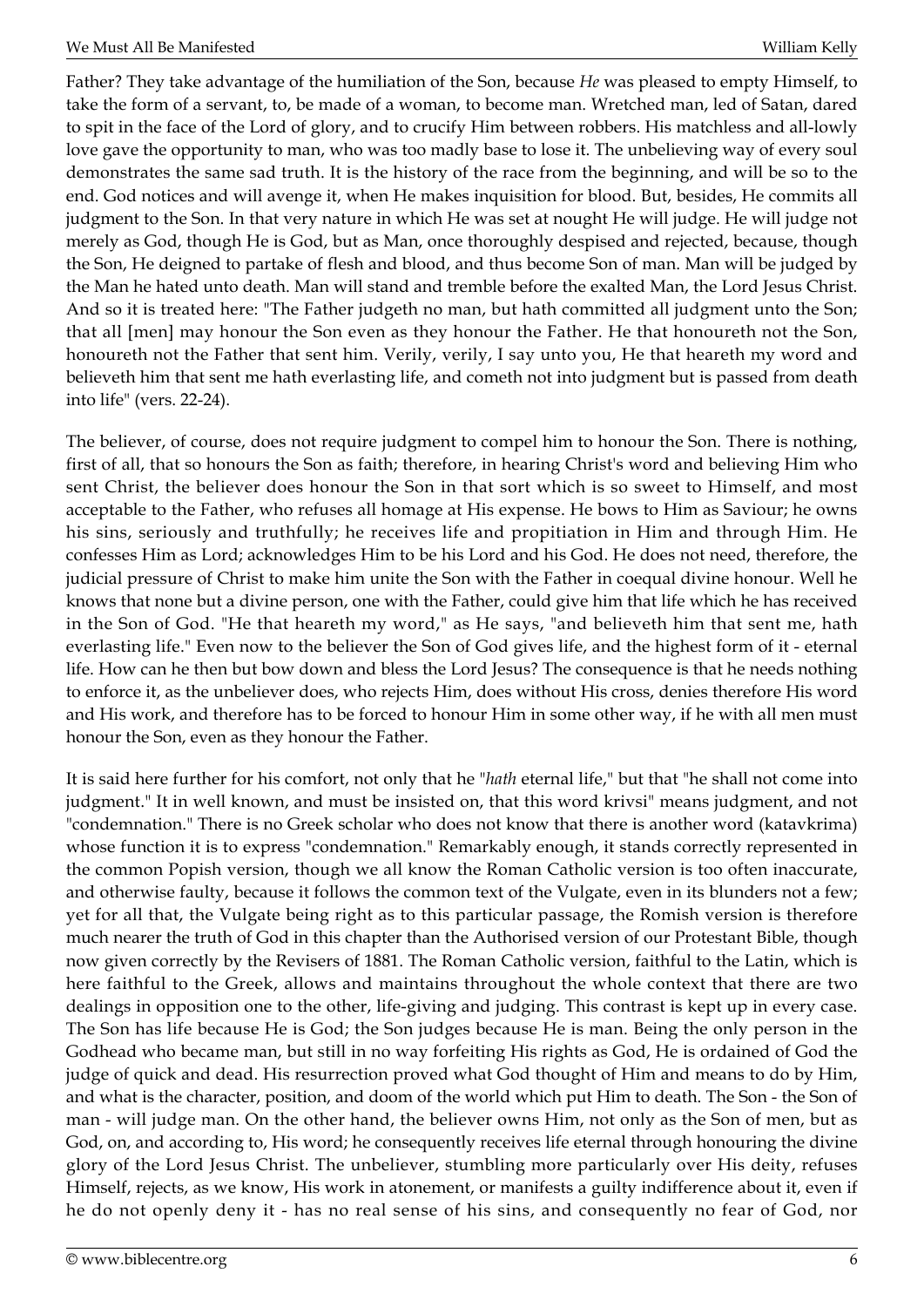appreciation of His eternal judgment. In one or other form, men, unbelievers, slight, if not oppose, and in all cases do without, the Son of God, and, as far as they can in this world, dishonour the Father in thus dishonouring Him. And how, then, are they to honour the Son? They must be judged by Him. They have disclaimed eternal life, because they received not the Son of God. *Now*, they may avoid stooping to, the humbled Son of men; but they must stand before Him as the glorious Judge, to be condemned for ever. But as for those who in this world received Him, followed Him, adored Him, through faith in His name, - they have everlasting life now, and therefore they need not to come into judgment. In truth, He was judged in their stead on the cross.

Let me repeat that it is not merely life and condemnation which are contrasted, but life and judgment. The word used here throughout means simply "judgment." Unquestionably the effect of judgment is condemnation. But this very result, which is otherwise scripturally certain, necessarily excludes the believer! Herein lies the importance of the truth before us. It crushes the vain hope of unbelief; it demonstrates the absolute need of grace. No guilty soul can enter into the judgment of God without being laid bare in his sins. Impossible that God should not deal with them according to His own holiness. No matter who it is the man may be, if he be judged he is judged for what he has done and is; he is put on his trial for his sins; and if it be so, what is more certain than that he must be lost? In vain, then, to talk about God's mercy! His mercy is now manifested and proclaimed in Christ, who is the Saviour Son of God, but will shortly prove that He is also the Judge of men. You cannot mingle the two things. The unbeliever has avowedly no part in Christ's salvation; he believes not, he ridicules or loathes the testimony of life eternal in the Son of God. On the other hand, and equally, the believer has no part in the judgment which the glorified Son of man will then execute. The two things are kept perfectly distinct. There is no mingling them in the smallest degree.

Therefore, we may note, the statement of the Lord Jesus is the strongest the language He employed could afford: and where is the tongue more admirably accurate than the Greek? and by whom is it wielded with such precision as by the writers of the New Testament? The Lord's words here recorded show that it is decided for ever between the believer and the unbeliever. The truth is, that for man all turns upon Christ. Do I make light of Him? Then I give the lie to the testimony of God. I insult the grace and truth which came by Jesus Christ, and prove myself to be at war with God. This I cannot do, save to my eternal judgment: "He that believeth not is judged (kekritai) already, because he hath not believed on the name of the only begotten Son of God; . . . shall not see life, but the wrath of God abideth on him" (John 3: 18, 36). If I receive Him by faith, I have eternal life in Him on the warrant of the living word of God: "He that heareth my word and believeth him that sent me *hath* everlasting life, and cometh not into judgment" (krivsin). It is a verbal noun formed from, and alluding to, the same word that was rightly translated "judge" in verse 22. It is essential to the context that the same sense should be preserved intact throughout. Weigh what comes afterwards: "Verily, verily, I say unto you, The hour is coming and now is, when the dead shall hear the voice of the Son of God, and they that hear shall live." Manifestly we have life again as the effect of hearing His voice - and this, too, going on now. The dead, the spiritually dead, are being awakened to hear the voice of the Lord Jesus Christ, then heard when the great salvation began to be spoken by Him, but still continued "by them that have preached the gospel unto you by the Holy Ghost sent down from heaven." And they that hear shall live - as He said. Such is the declared effect: He that believes "hath everlasting life:" "For as the Father hath life in himself, so hath he given to the Son to have life in himself." The reason why the Father is said to give this to the Son is, I apprehend, because Christ the Son so completely takes the place here of a sent One in humanity upon the earth, though even He does not so speak till He had betrayed, as it were, His own intrinsic glory, as One personally entitled to quicken whom He would. Here, however, true to the place He had been pleased to accept, as man in subjection to God the Father, whose glory He upheld above all things, He only speaks of the Father as having given to the Son to have life in Himself. It is part of His perfection as man, that He did not claim as a present thing all or any of the rights attached to His essential dignity, but that He entered fully into the humiliation by which alone God could be retrieved in His moral glory here below,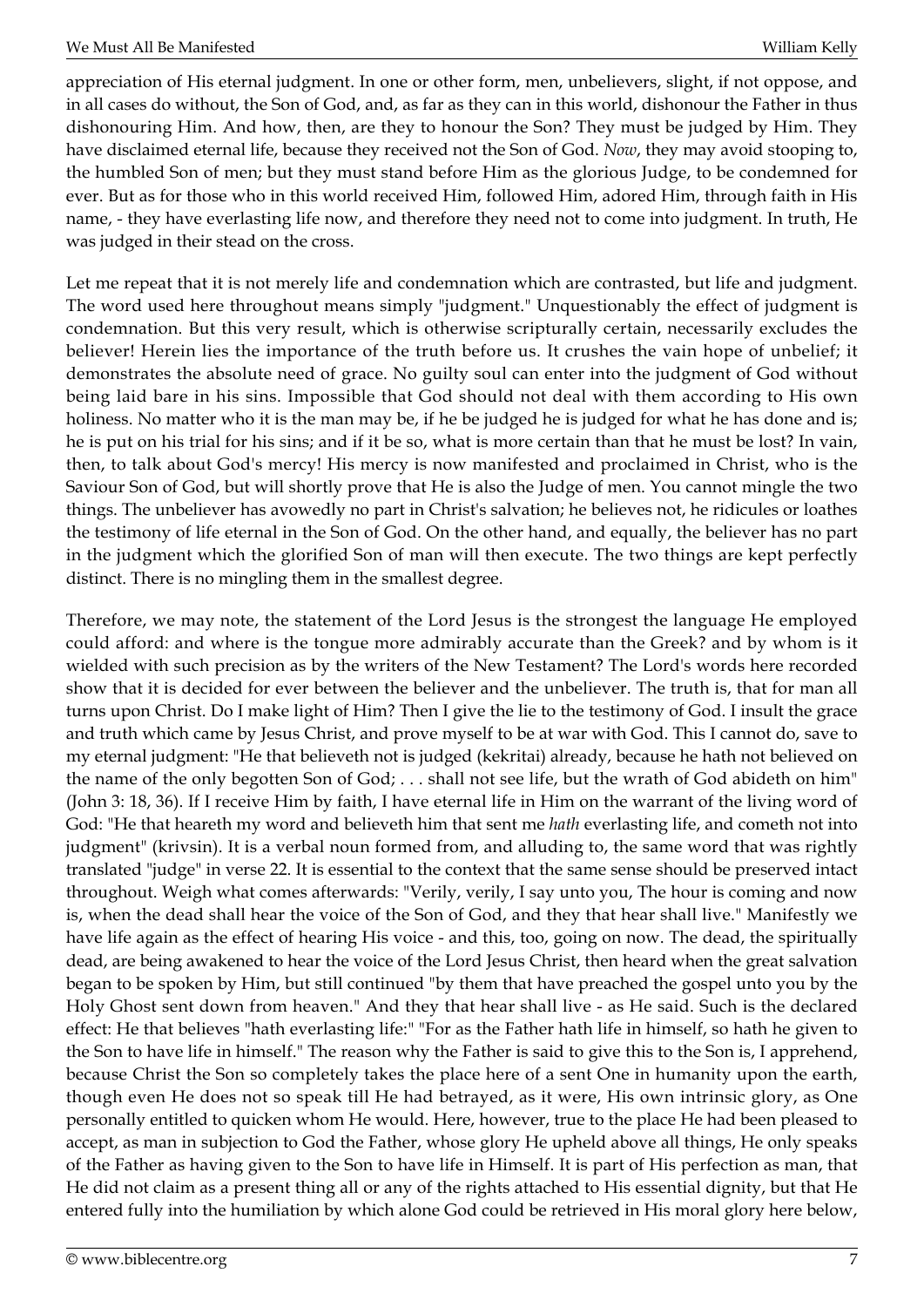by which alone the counsels of grace to the lost could be made holily efficacious.

Hence the Lord says that the Father hath "given to the Son to have life in himself, and hath given him authority to execute judgment also, because he is the Son of man." Life is in Him; He also is the appointed Judge. Then we have the final result: "Marvel not at this; for the hour is coming in the which all that are in the graves shall bear his voice, and shall come forth." Here it is an hour, not "that now is," but wholly future; and it is no question of faith called for, or unbelief proved, but "all that are in the graves shall hear his voice." Before, the only part expressly treated was the believer with his blessing; dead indeed as to his state by nature, but quickened by hearing the voice of the Son of God. It was an individual personal thing for the soul; but when we come to this future hearing of His voice, there is no question of faith any longer. It is the mighty power of the Son of God that is put forth absolutely and universally. Therefore, "all that are in their graves," it is said, "shall hear his voice, and shall come forth." Does this mean all at the same moment, so that they all form a common class? Not only is there no such doctrine anywhere else in the Bible, but this passage, rightly understood, excludes it. Popular as it may be, the idea of a general resurrection is wholly without foundation - nay, contrary to all Scripture. No doubt two or three passages in the word of God have been construed to speak of an indiscriminate rising from the dead, and none more commonly or more constantly than the verses before us.\* Yet it is not merely a mistake as to the force of the text, but a fundamental error, which will be found to obscure and weaken salvation by grace; for it confounds the ways of God, and blots out that present difference which it is God's manifest desire to render specially distinct now to faith, as it will be by and by in fact, when confusion is no longer possible.

\*The other Scripture chiefly rested on is Daniel 12: 2; but it needs little exegetic skill to see that the rising in question is bound to the deliverance of the Jews at the end of this age, and therefore must be figurative (like Isa. 26 and Ezek. 37). It would, if literal, involve *both* just and unjust rising *before* the millennium, which contradicts the plainest Scripture. Besides it *is* here "many," not *the* many, still less all, contrary to the hypothesis.

They were not, then, to wonder that even now dead souls receive life in hearing Christ; for a more manifest wonder was coming when the voice of the Son of God sounds forth in a day that is future. Then, "all that are in the graves," (that is, not the dead morally, but all literally dead,) "shall hear His voice, and shall come forth." These are thereon not viewed as a common category, which as lying in the graves they were, but are by resurrection divided into two distinct classes - "They that have done good unto the resurrection of life, and they that have done evil unto the resurrection of [not 'damnation,' but] *judgment*" - the very same word throughout. It cannot be denied. It is in vain for learned or unlearned to attempt glosses, clever or clumsy, over the expression. The word of God is too strong for man to bend it. No doubt, the truth is too bright for those that uphold the error of the A.V. in this particular case. This or other reasons may have influenced the English translators from Tyndale: the motive I do not pretend to judge; but the fact is plain. And I affirm that "condemnation" or "damnation" is a wrong rendering of krivsi", for which there is no tenable ground. The verb means, and is rightly translated, "judge" (verses 22-30); the substantive means, "judgment," or "the act of judging," and should have been so translated throughout, as is now done by the Revisers of 1881. (Vers. 22, 24, 27, 29, 30).

But this makes the distinction of the two classes that are raised from their graves manifest and complete. As to the first, they are those that have practised good (for they are no longer characterised as believers only); it is a life-resurrection. As bowing to Christ in this world, they had life in Him, the Son; their resurrection is simply the consummation of the life. For the body will be quickened as well as the soul. It is Christ, as the Son of God, who gave them life through faith, even now and in this world; it is Christ who will shortly call them out of their graves; and the power of the life they possessed in Him will be then manifest for ever.

As to unbelievers, they contemned the Son of God. They saw not His glory; they felt not His grace. They